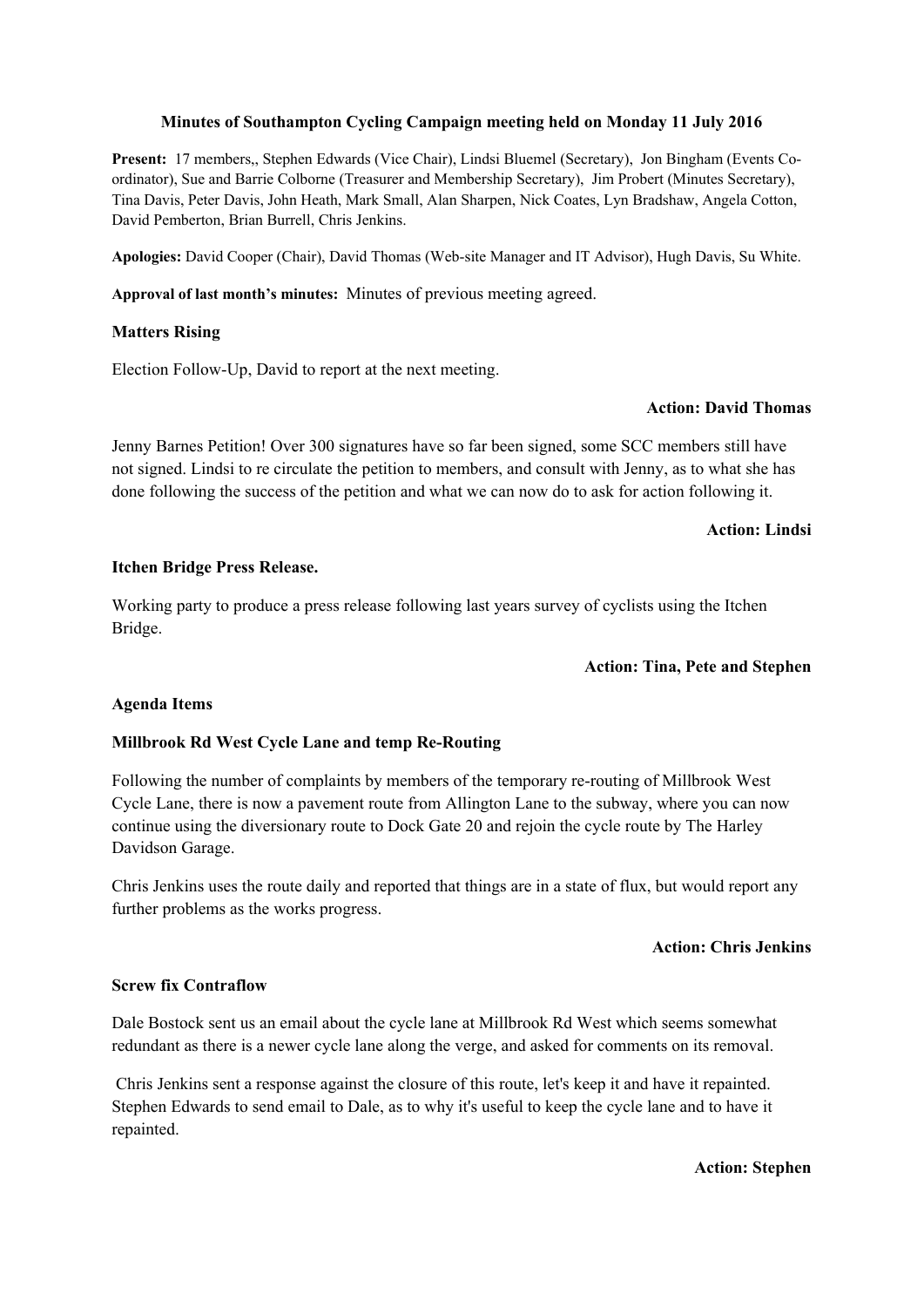## **Romsey Road Bridge Replacement**

Sue Colborne to remind Mark to put the 3 proposals to members and report back in September so we can finalize the Campaign response.

## **Action: Mark Small**

# **Top 10 infrastructure Proposals**

Following the informal meeting at The Wellington Arms, David was to report back the top ten proposals.

David to put the top ten on rise up and the website.

# **Action: David Cooper**

## **Lovers Lane - Simon Hill alternative proposals**

Stephen Edwards reported that Simon Hill has some interesting ideas about the University campus, and circulated his map showing existing and proposed new routes including a new southern entrance to the campus (which might then not require the widening of the Lovers Walk tarmac path.

After some discussion it was agreed that the worst bits of Lovers Lane need to be repaired, and we should continue to support the widening of Lovers Lane until the University are willing to consider proposals such as a new southern entrance.

Working group to look at proposals, and invite Simon Hill to informal meeting to show his plans, and look at meeting at a pub or coffee house.

It was suggested we should also meet with Adam Tewksbury of Southampton University at the Next Informal Meeting on 27 July at the Arts Centre Mettricks.

# **Action: Working Group/Lindsi**

# **Response from Dale on our cycle infrastructure queries**

Stephen produces a spreadsheet with current issues and regularly sends them to Dale Bostock for comment. Feedback below:-

1 Closure of NCN thro West Quay, we have lost this cycle route completely and given a cyclist dismount route as a replacement. Dale asking for signage suggestions.

2 Air quality policy, Dale promised to put us in touch with the Air quality team.

3 Central Station bridge, we have been offered a site visit with the engineers to discuss plans when Network Rail have made available any funding - but no early decision is expected.

4 The new Paynes Road scheme, was designed to calm traffic, with a marked cycle lane to make drivers aware of cyclists. It has been safety audited. Scheme to be reviewed later this year. We still think it is dangerous owing to vehicles swerving left to avoid the traffic island so Hugh will be asked to feed back observations to the review inc any near misses we see. **Action Hugh Davis**

5 The policy of filling potholes and the loss of ASLs - Dale Bostock is looking at the resurfacing programme and policy here inc. reinstating ASLs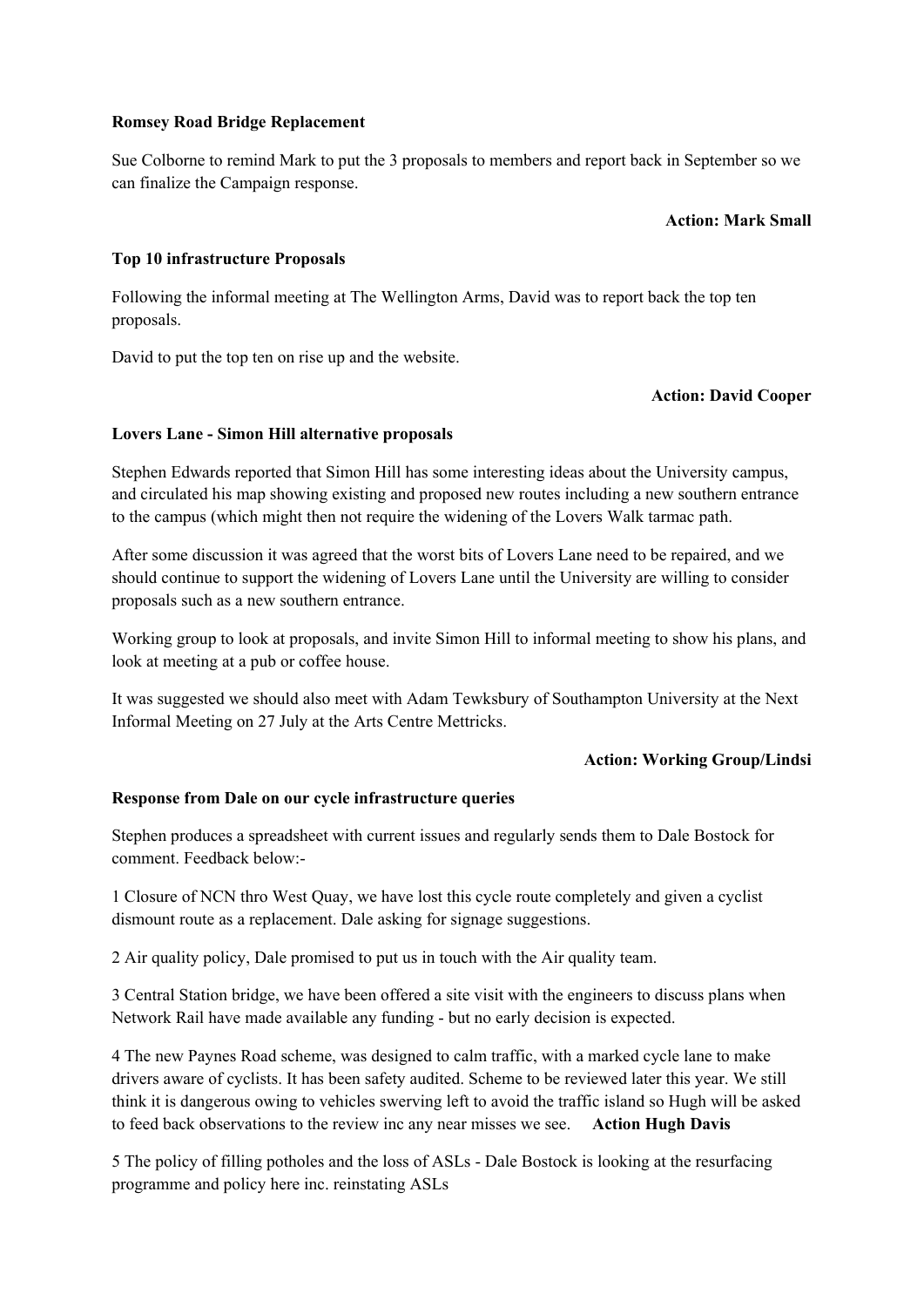SCC to start compiling a list of lost ASLs and highlighting new ones needed, Our basic policy is that that they should all have lead in lanes (perhaps except where there is an automatic turn left lane). Lindsi to ask for input on rise-up and respond as appropriate. **Action: Lindsi**

# **Big Bike revival (Cycling UK)**

Angela Cotton (Transition Southampton) reported the aims of the initiative and that money has been made available to fund various cycle projects, rides and promotional material.

Ruth Magennis is the cycle development officer working on this project, and is employed by Cycling UK. Her contract is for 6 months from June to December although she hopes they'll extend it. She is working in collaboration with Southampton city.

Money has been made available for the cycle repair cafe, lead rides, in collaboration with SCC, but they also need to report back using feedback sheets. These were made available at the meeting and filled and pasted back to Angela. Spare copies were passed to Alan, Jim and Lynsey to use on lead rides and events.

Darren Ord has asked SCC to promote the message not to go on inside of vehicles, this follows the recent number of cycle accidents in the city.

We will ask for A5 leaflets of the cycling code, to include adverts and logos to be produced with the funding.

## **Action: Lindsi**

### **Transition Southampton**

Angela reported that The Repair Cafe is open this Saturday at The Scrap Store in Belgrade industrial estate, from 10:30 to 12:30.

## **Current Issues**

Salisbury Road, Pete and Tina had nothing yet to report as NATRANS have had no application from the University re the stopping up order.

Membership is up to approx. 85 and we recruited 24 new members during bike week.

It was reported that a new cycle track provision has been completed over a bridge in St Mary's, similar to that of the bridge going over Southampton railway station.

#### **AOB: Urgent Issues Only**

Lindsi reported that the Bitterne Gyratory does not have a legal way to cross this busy junction, and that cycle signage has been removed. Lindsi to ask Dale what the plans are for Gyratory and to ask why the signs have come down.

#### **Action: Lindsi**

John Heath reported that The Echo headlines showed a big new development in Woolston and it will not have a waterfront riverside walkway. This was a concern for all members as we were always promised that there would be one.